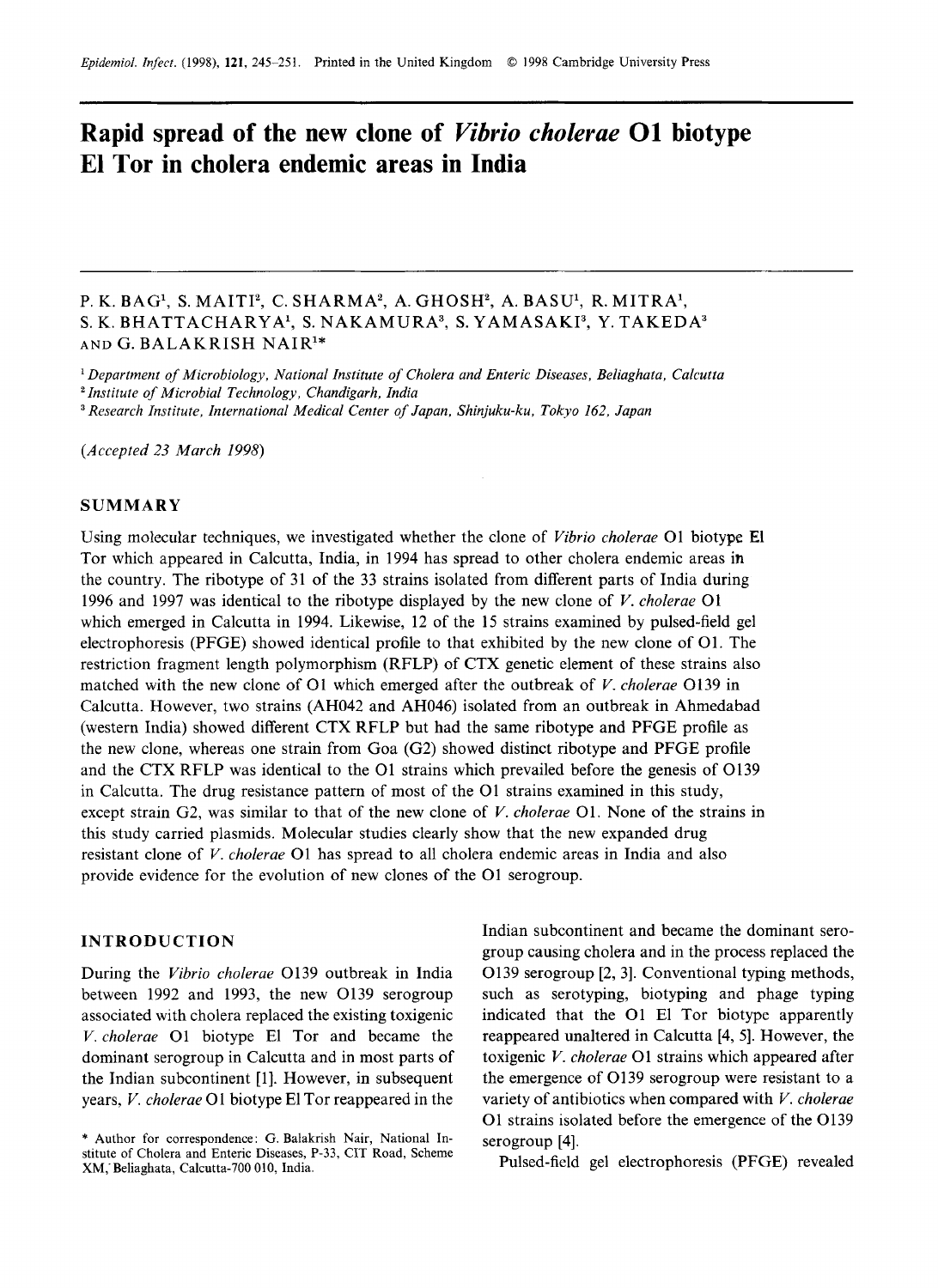That the strains of *V. cholerae* O1 which appeared Maniatis and colleagues [9]. Genomic DNA was after being temporarily displaced in Calcutta by the digested with *BgII* restriction enzyme according to the O139 serogroup after being temporarily displaced in Calcutta by the 0139 serogroup exhibited different PFGE profiles as compared to strains isolated before the advent of the 0139 serogroup and there was no carry-over of the Comparison of the restriction fragment length polymorphism (RFLP) of the rRNA genes and CTX that the strains of *V. cholerae* O1 which appeared Maniatis and colleagues [9]. Genomic DNA was<br>after being temporarily displaced in Calcutta by the digested with *BglI* restriction enzyme according to the<br>O139 serogroup in the new clone of *V. cholerae*  01 genetic element revealed that most of the strains isolated in Calcutta before the 0139 epidemic belonged to a single known ribotype, whereas almost all El Tor 01 strains isolated after the epidemic belonged to a hitherto undescribed ribotype and the chromosomal location of CTX was different in before and after strains suggesting a new clone of 01 had appeared in Calcutta [5]. The objectives of this study was to investigate the extent of spread of the novel clone of *V. cholerae* 01 which emerged in Calcutta after the epidemic of 01 39 in the Indian subcontinent continent by examining their antibiogram and by using a variety of recently developed molecular techniques.

### **METHODS**

#### **Bacterial strains**

A total of 33 strains of *V. cholerae* 01 biotype El tor were randomly selected out of 95 clinical strains received from different parts of India isolated between 1996 and 1997. Of the 33 strains, 6 were from the eastern region [l from Bhillai (BH02) and *5* from north Bengal (NB1 to NB4, NB6)], 14 from southern India [lo (M0563, M0565, M0568, M0569, M0571, M0574, M0575, M0576 and M0666), 3 (ALO11, ALO13 and AL040) from Alleppey, 1 (V066) from Vellore], 9 from western region [2 (AH042 and AH046) from Ahmedabad, 6 (G2, G7 to G12) from Goal, 2 from Delhi (D028. and D063) and 2 from northeast India (PDG6 and DG7, isolated from Dibrugarh, Assam). Of the 33 *V. cholerae* 01 strains selected, 32 belonged to the Ogawa serotype while one (DG6) belonged to the Inaba serotype. Strain 569B (classical *V. cholerae* 01), MAK757 *(V. cholerae* 01 El Tor) and C0840 [representing the new clone of *V. cholerae* 01 El Tor isolated in Calcutta (5)] were included as reference strains.

#### **Ri botyping**

Genomic DNA extractions and southern hybridization was performed following the method of

**Example 18 Manuarity and colleagues [9]. Genomic DNA was**<br>the digested with *BglI* restriction enzyme according to the<br>as manufacturers instructions (Boehringer Mannheim<br>the GmbH, Mannheim, Germany). Digested fragments<br>th Maniatis and colleagues [9]. Genomic DNA was digested with BglI restriction enzyme according to the manufacturers instructions (Boehringer Mannheim GmbH, Mannheim, Germany). Digested fragments were separated by agarose gel electrophoresis gel) and southern hybridized on nylon membrane (Hybond@  $N+,$ Amersham Life Science, A was<br>
to the<br>
ments<br>  $(0.8\%)$ <br>
bindments Buckinghamshire, England). The rRNA gene probe was a 7.5 kb BamHI fragment of pKK3535 which is a pBR322-derived plasmid containing an *Escherichia coli* rRNA operon consisting of one copy each of the genes coding for 5SrRNA, 16s rRNA. 23s rRNA and  $tRNA<sup>G1u</sup>$  [10, 11]. Labeling of the probes, hybridization and detection of bands were performed using the ECL detection system (Amersham Life Science).

#### **Pulsed-field gel electrophoresis**

Genomic DNAs of the various *V. cholerae* strains were prepared in agarose plugs as described previously [6]. Agarose blocks containing genomic DNA were equilibrated in restriction enzyme buffer for 1 h at room temperature and cleaved in fresh buffer at 37 "C. For complete digests of the DNAs, 40 U of Not1 was used. PFGE of the inserts was performed using the contour-clamped homogenous electric field method on a CHEF Mapper<sup>®</sup> system (Bio-Rad, Calif., USA) in  $0.5 \times$  TBE buffer (44.5 mm Tris-HCl, 44.5 mm boric acid,  $1.0$  mm EDTA [pH 8.0]) for 40.24 h. A DNA size standard *(A* ladder, Bio-Rad) was used as the molecular mass standard and a model 1000 mini chiller (Bio-Rad) was used as the molecular mass standard and a model 1000 mini chiller (Bio-Rad) was used to maintain the temperature of the buffer at 14 "C. Run conditions were generated by the auto-algorithm mode of the CHEF Mapper<sup>®</sup> pulsedfield electrophoresis system using a size range of 20-300 kb. The gels were stained in distilled water containing  $1.0 \mu$ g ethidium bromide per ml for 1 h, destained in distilled water for 30 min and photographed under UV light.

#### **RFLP of CTX genetic element**

Genomic DNA extraction, southern hybridization, labelling of the probes, hybridization and detection of bands were performed as described for ribotyping. The restriction enzymes used for CTX genotyping were *HindIII* and *BgII*. The gene probe for cholera toxin (CT) was a  $0.5$  kb *EcoRI* fragment of pCVD27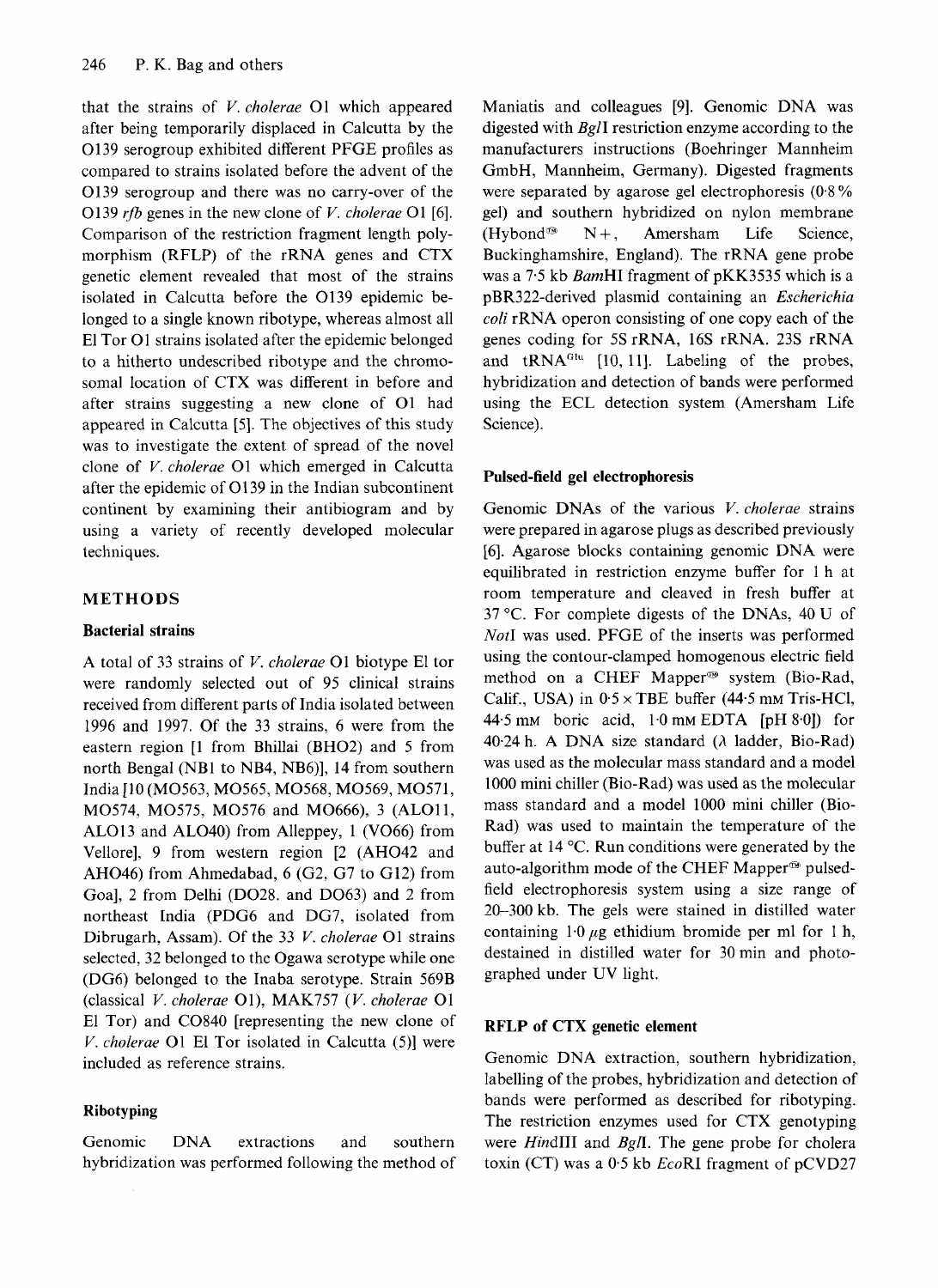

AL040. B: Lanes 1-10: MAK757, G2, NB6, DG6, DG6, DG7, D028, D063, V066, M0565 and M0571 (see the text). Positions of  $\lambda$ HindIII molecular size: markers run on same gel are indicated on the left side of the gel: top to bottom, 23.13, 9.41, 6.55, 4.36, 2.32 and 2.02. 757, 569B, CO840, AHO42, AHO46, BHO2, ALO11 and<br>7, DO28, DO63, VO66, MO565 and MO571 (see the text).<br>re indicated on the left side of the gel: top to bottom, 23.13,<br>gentamicin (10  $\mu$ g), neomycin (30  $\mu$ g), nalidixic ac

which is a pBR325 derived plasmid containing an XbaI-ClaI fragment representing 94% of the gene encoding the A subunit of  $CT$  ( $ctxA$ ) cloned with EcoRI linkers [ll, 121. A 0.38 kb *ctxB* probe spanning from base 1339 ( $NdeI$  site) to base 1727 [13] was a gift from Y. Singh (CBT, New Delhi, India).

#### **Plasmid DNA isolation**

For isolation of plasmid DNA, the modified method of Kado and Liu [14] was followed which involved incubation of cells at elevated pH (pH 12.5) at 56  $^{\circ}$ C for 30 min during the lysis steps [15].

nated disks (Hi-Media Laboratories, Bombay, India). the new clone of *V. cholerae* 01 [5] which emerged in

(30  $\mu$ g), norfloxacin (10  $\mu$ g), co-trimoxazole (25  $\mu$ g), chloramphenicol (30  $\mu$ g), ciprofloxacin (5  $\mu$ g), streptomycin (10  $\mu$ g), and tetracycline (30  $\mu$ g). Characterization of strains as susceptible, intermediately resistant, or resistant was based on the diameter of the inhibition zones around each disk according to the manufacturers instructions, which matched the interpretive criteria for *V. cholerae* recommended by World Health Organization [8].

#### **RESULTS**

Altogether, three *BglI* ribotypes were observed among the 33 strains studied. The ribosomal banding **Antibiotic susceptibility test**  pattern of representative 14 strains is presented in Susceptibility to antibacterial agents was examined by Figure 1a, b. The ribotype of 31 of the 33 strains the disk diffusion method [7] using antibiotic impreg- examined was identical to the ribotype displayed by The following antibiotic disks with concentration of Calcutta (represented by C0840, Fig. la, lane 3, in the drug per disk as stated in the parentheses were this study). The isolate from Goa (G2) showed a used, ampicillin  $(10 \mu g)$ , furazolidone  $(10 \mu g)$ , ribotype (Fig 1*b*, lane 2) which resembled the pattern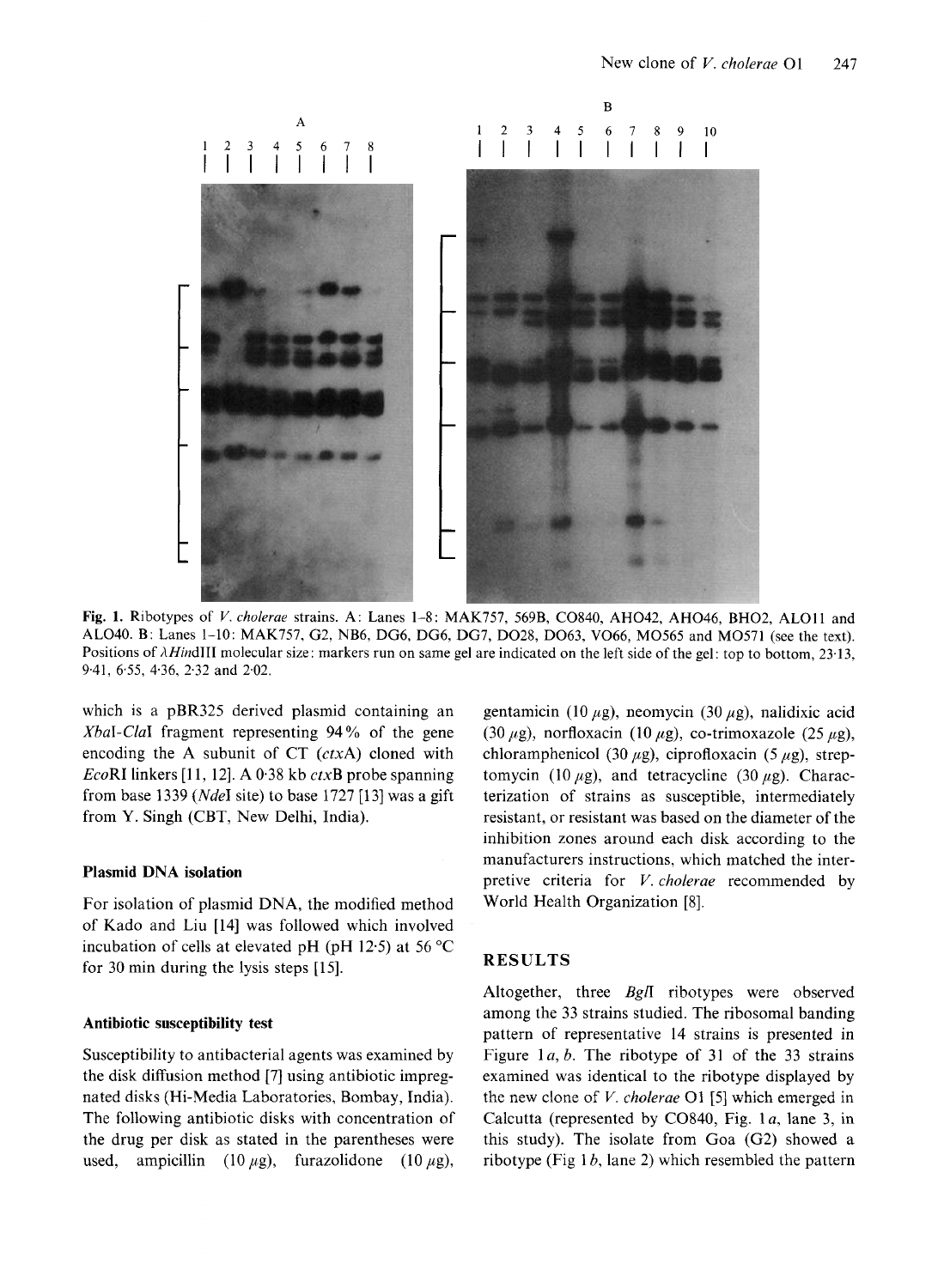

when examined by pulsed-field gel electrophoresis. Size markers  $(\lambda \text{ ladder})$  was loaded in lanes marked MWM. The values

of MAK757 *(V. cholerae* O1 biotype El Tor, Fig. 1*b*,  $\begin{array}{ccc} 1 & 3 & 5 & 7 & 9 & 11 & 13 & 15 & 17 \\ 1 & 1 & 1 & 1 & 1 & 1 & 1 \end{array}$  lane 1), except for the absence of 6.9 kb fragment. The  $\begin{array}{ccc} 1 & 1 & 1 & 1 & 1 & 1 \\ 1 & 1 & 1 & 1 & 1 & 1 \$ lane l), except for the absence of 6.9 kb fragment. The strain from Dibrugarh (DG6) showed a ribotype banding pattern which resembled the ribotype of the new clone of *V. cholerae* 01 with the exception of <sup>a</sup> 9.45 kb band (Fig. 1 *b,* lane 4). None of the two newly described ribotype patterns in this study matched with any of the ribotypes proposed in the standardized ribotyping scheme for *V. cholerae* by Popovic and colleagues [16].

The PFGE profiles of representative 15 *V. cholerae*  01 strains from different parts of India is shown in Figure 2. Of the 15 strains examined, 12 showed identical pattern to that exhibited by C0840 (Fig. 2), the new clone of 01 which appeared in Calcutta in The PFGE profiles of representative 15 *V. cholerae*<br>
1995 I strains from different parts of India is shown in<br>
Fig. 3. Southern blot hybridization of *HindIII* digested<br>
Figure 2. Of the 15 strains examined, 12 showed<br> Do28 and BH02 isolated from widely distanced geographical locations resembled each other and differed slightly from the Calcutta clone by only one band in the 242.5 kb region. The PFGE profiles the typing methods. exhibited by strain G2 was, however, very different from that exhibited by the new 01 clone. The PFGE study thus correlated well with ribotyping in that



**Fig. 3.** Southern blot hybridization of Hind111 digested V. cholerae chromosomal DNA using ctxA probe. Lanes: 1-17: MAK757, 569B, CO840, AHO42, AHO46, BHO2, VO66, MO565, and MO571. Positions of  $\lambda$ HindIII molecular size markers run on same gel are indicated on the left side of the gel: top to bottom, 23.13, 9.41, 6.55 and **4.36.**  ALO11, ALO40, G2, NB6, DG6, DG7, DO28, DO63,

strain G2 showed a distinctly different pattern by both

Southern blot analysis of Hind111 digested genomic **DNA** of the strains studied with *ctxA* probe revealed a single band at 18 kb for all strains (Fig. 3, lane 3,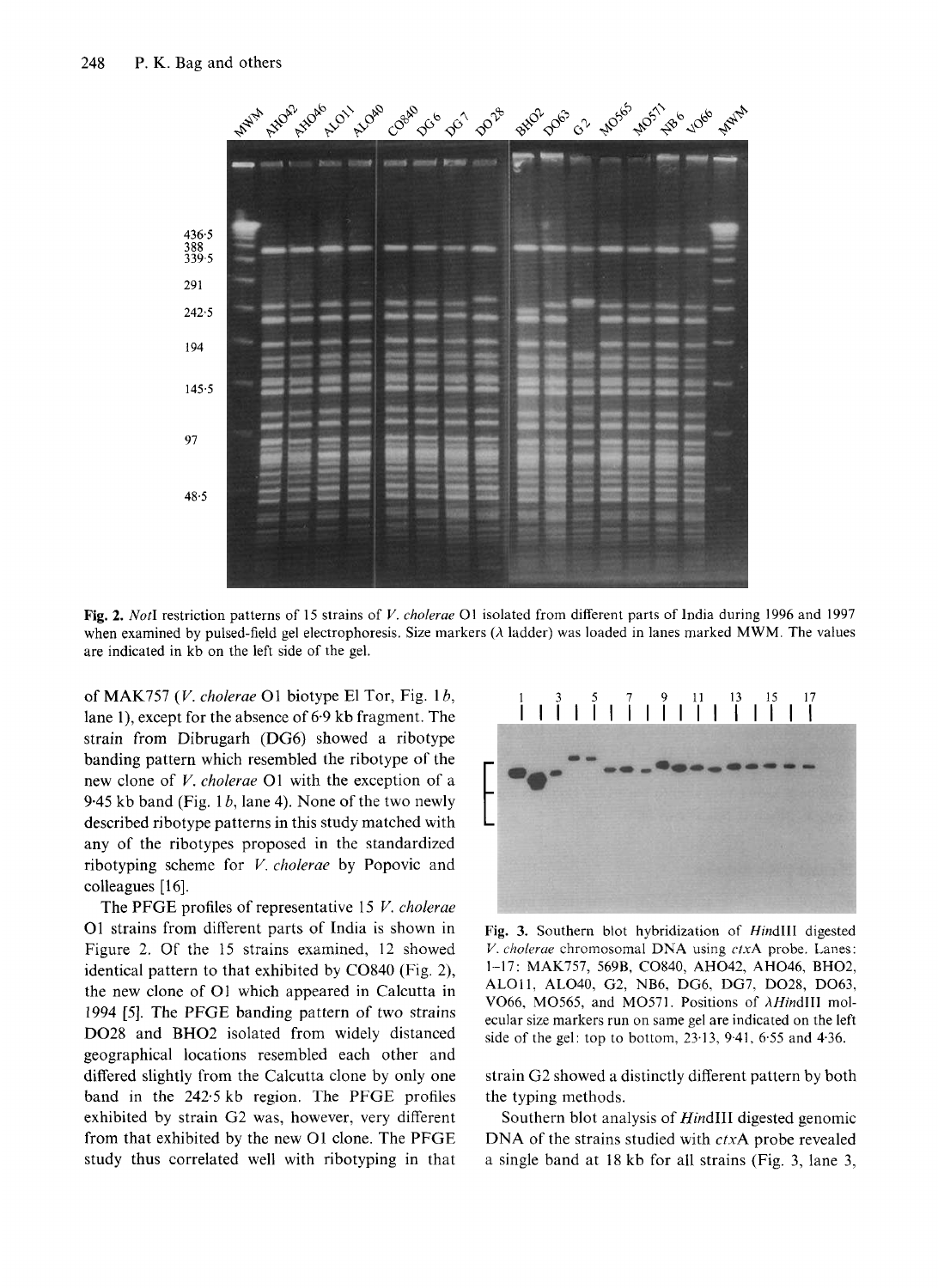IIIIIIIIIIIIII Calcutta after the 0139 outbreak [4].



somal DNA using ctxB probe. Lanes 1-14: MO565, M0571, D028, DG6, DG7, AH042, AH046, ALOI1, NB6, BH02, D063, AL040, G2, and V066. Positions of  $\lambda$ HindIII molecular size markers run on same gel are indicated at the left: top to bottom,  $23-13$ ,  $9-41$ ,  $6-55$ ,  $4-36$ , 2.32 and 2.02.

lanes 6-17) except two strains (AH042 and AH046) which showed a single band at 23 kb (Fig. 3, lanes 4 and 5). However, with *Bgfl* digested genomic DNA, examined with ctxB DNA probe revealed a single band at 12 kb for all the strains examined (Fig. 4, lanes 1 to 5, 8-12 and 14) with the exception of the strains AH042 and AH046 which showed a single band at 7.2 kb (Fig. 4, lanes 6 and 7) and strain G2 which showed two bands at 7.2 and 3.5 kb suggesting tandem duplication of the CTX genetic element (Fig. 4, lane 13).

None of the 14 strains studied harboured plasmids when examined by the modified method of plasmid isolation recommended for *V. choterae* [15]. The 14 strains of *V. cholevae* 01 isolated from different parts of India were resistant to ampicillin, co-trimoxazole, furazolidone, nalidixic acid and streptomycin with the exception of strain G2 which was susceptible to nalidixic acid and co-trimoxazole. All the strains examined were sensitive to tetracycline, norfloxacin, ciprofloxacin, gentamicin and intermediately resistant to neomycin. The drug resistance pattern of these strains was similar to the drug resistance pattern of

New clone of *V. cholerae* O1 249<br>
1 3 5 7 9 11 13 the strains of *V. cholerae* O1 El Tor isolated in<br>
1 | | | | | | | | | | | | | Calcutta after the O139 outbreak [4].

#### **DISCUSSION**

For the past few years, we have been attempting to understand the molecular variation in successive isolates of *V. cholerae* 01 and 0139 and to discern if these genetic variations dictate the emergence of new clones of *V. cholerae.* The emergence of *V. cholerae*  0139 in 1992 in Calcutta and the concurrent disappearance of *V. cholerae* 01 biotype El Tor for a brief period of 6 months provided a unique opportunity in that it punctuated the otherwise continuous incidence of *V. cholerae* 01. This enabled us to identify two groups of *V. cholerae* 01, one that prevailed before the genesis of 0139 and the other that reappeared after the epidemic of 0139 in Calcutta. Phenotypic analysis of these 2 groups of strains of *V. cholerae* 01 using conventional biochemical, physiological and serological traits did not reveal differences [4] and therefore by the conventional traits, one would conclude that both the groups of *V. cholerae* 01 were identical. However, changes in antibiotic susceptibility were observed among strains of *T*. *chotena* OT dang conventional biodenical, physiological and serological traits did not reveal differences [4] and therefore by the conventional traits, one would conclude that both the groups of *V*. *cholerae* O1 and higher percentage of 01 strains were resistant to **Fig. 4.** Southern blot hybridization of *Bgn* digested chromo-<br> **Fig. 4.** Southern blot hybridization of *Bgn* digested chromo-<br> **Fig. 4.** Southern blot hybridization of *Bgn* digested chromo-<br> **Fig. 4.** Southern blot hyb co-trimoxazole, furazolidone and nalidixic acid when compared with strains of 01 isolated before or during the outbreak of 0139 [4]. This heterogeneity was confirmed by molecular analysis which showed distinct variations between the two groups of 01 strains in their ribotype, CTX RFLP **[5]** and PFGE profiles [6] leading us to conclude that those 01 strains which reappeared after the 0139 epidemic in Calcutta, actually, belonged to a hitherto undescribed new clone.

The present study is a continuation of our earlier efforts to determine, using the previously established molecular markers [5], if the appearance of the new clone of 01 was an event restricted to Calcutta or whether the new clone had spread to other cholera endemic areas in the country. The strains examined in the study were isolated from different cholera endemic areas in India during 1996 and 1997. The drug resistance pattern of most of the strains of *V. cholerae*  01 examined was similar to the new clone of *V. cholerae* 01 which emerged in Calcutta in 1994 [4]. Interestingly, the antibiotic sensitivity pattern of the new clones of 01 was nearly identical to the 0139 serogroup except that the new clone of 01 was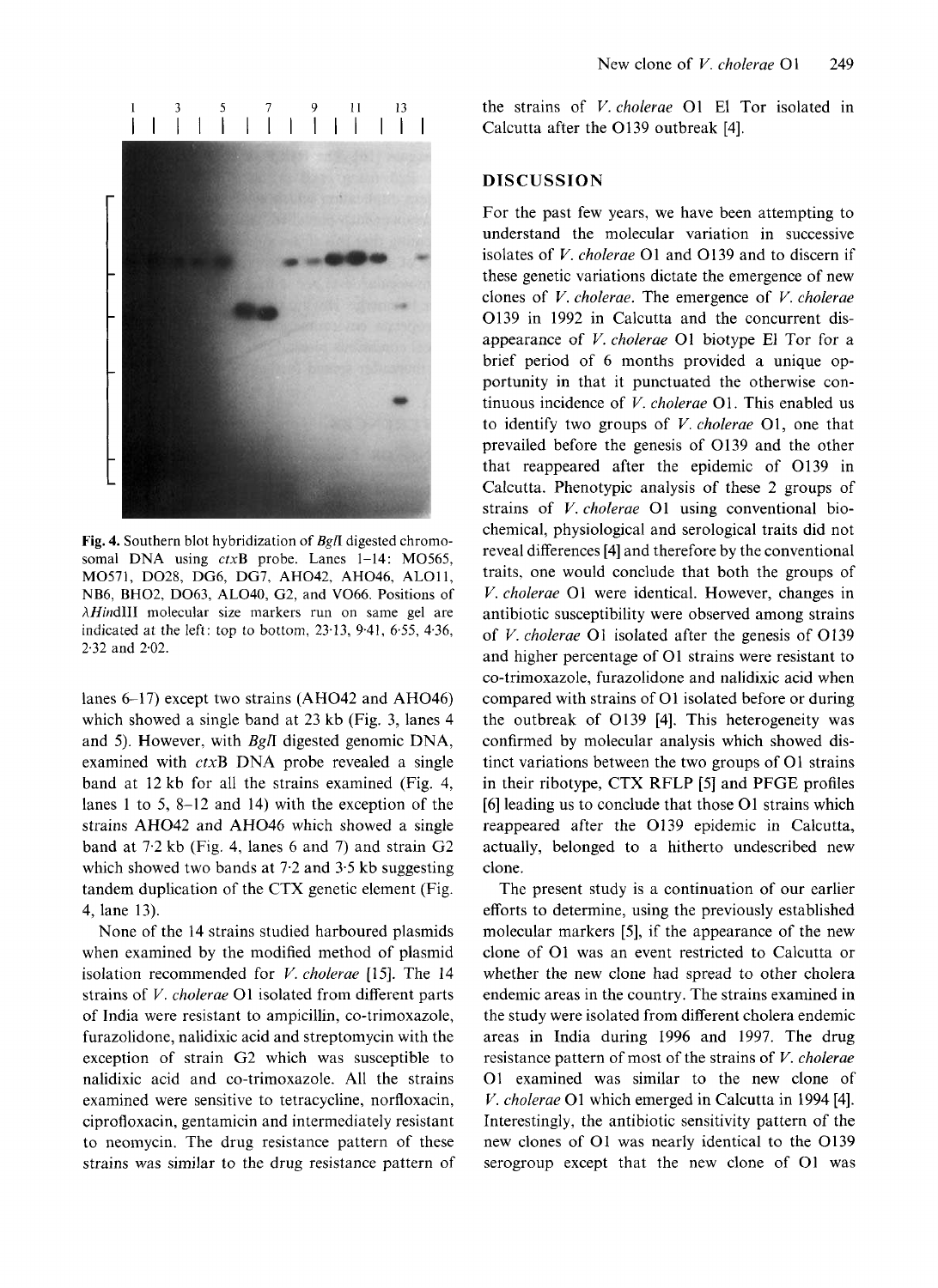additionally resistant to nalidixic acid. At this point, both 01 and 0139 are resistant to co-trimoxazole and furazolidone. Although the transmission of drug has been established, this was not stable under drugstudy carried plasmids and therefore plasmids did not appear to encode drug resistance [14]. It has recently been documented that a new type of conjugative transposon encodes resistance to sulphamethoxazole, trimethoprim and streptomycin in *V. cholerae* 0139 and this could be conjugally transferred from *V. cholerae* 0139 to *V. cholerae* 01 and *Escherichiu coli* strains, where it integrated into the recipient chromosomes in a site-specific manner independent *recA*  [19].

Most of the strains examined in this study had identical *Bgli* ribotype, *Not1* PFGE profiles and the RFLP of CTX genetic element matched with the new clone of 01 which emerged after the 01 39 outbreak in Calcutta *[5].* However, two strains (AH042 and AH046) isolated from an outbreak in Ahmedabad (western India) had different CTX RFLP pattern but had the same ribotype as well as PFGE profile as the new clone, whereas one strain (G2) isolated from Goa showed distinct ribotype and PFGE profile and the CTX RFLP was identical to the 01 strains which prevailed before the genesis of 0139 in Calcutta *[5].*  The strain DG6 from Dibrugarh showed a unique ribotype but the PFGE pattern was identical to that exhibited by the new clone. The evidence of the spread of the new expanded drug resistant clone of *V. cholerae* 01 throughout the Indian subcontinent as shown by our study further substantiates the spread of a single clone of *V. cholerae* in cholerae endemic areas in the country. Using molecular typing techniques including PFGE and ribotyping, we have recently documented that this new clone of *V. cholerae* 01 has also spread into the African continent [20].

Our studies are beginning to show that clones of *V. cholerae* 01 or 0139 emerge, purge the existing clone and spread spatially in waves. Further, we have observed that emergence of a new clone is preceded by a shift in the antibiogram of the existing clone. In this study, strain G2 isolated in Goa represents this phenomenon in that this strain has a distinct ribotype and PFGE profile, showed polymorphism in the CTX genetic element and has an altered antibiogram as compared to the clone which emerged in Calcutta. Interestingly the ribotype of strain G2 did not match with either the ribo type of the new clone or with any

**resistant 10** and others additionally resistant to nalidixic acid. At this point, of the ribotype proposed in the standardized ribo-<br>both O1 and O139 are resistant to co-trimoxazole and typing scheme for *V. cholerae* by additionally resistant to nalidixic acid. At this point, of the ribotype proposed in the standardized ribo-<br>both O1 and O139 are resistant to co-trimoxazole and typing scheme for V. cholerae by Popovic and<br>furazolidone. Al of *zyxwvutsrqponmlkjihgfedcbaZYXWVUTSRQPONMLKJIHGFEDCBA* of the ribotype proposed in the standardized ribotyping scheme for *V. cholerae* by Popovic and colleagues [16]. The RFLP of CTX genetic element with *BglI* using ctxB probe of strain G2 showed tandem duplication which was similar to that of the 01 strains which prevailed before the 0139 outbreak indicating that this strain might be another emerging clone of *V. cholerae* 01 biotype **El** Tor. Changes at the molecular level *per se* may not be enough for the clone to emerge. Having emerged the clone must have appropriate environmental, climatic and epidemiological conditions to establish itself in a specific area and thereafter spread further. one to emerge. Having emerged the clone must have<br>ppropriate environmental, climatic and epidemio-<br>gical conditions to establish itself in a specific area<br>nd thereafter spread further.<br>**EFERENCES**<br>1. Nair GB, Ramamurthy T,

### **REFERENCES**

- Spread of *Vibrio cholerae* 0139 Bengal in India. J Infect Dis 1994; **169;** 1029-34.
- 2. Jesudason MV, Samuel R, John TJ, Reappearance of *Vibrio cholerae* 01 and concurrent prevalence of 01 and 0139 in Vellore, South India. Lancet 1994; **344:**  Spread of *Vibrio cholerae* O139 Bengal in India. J Infect<br>Dis 1994; 169; 1029–34.<br>2. Jesudason MV, Samuel R, John TJ, Reappearance of<br>*Vibrio cholerae* O1 and concurrent prevalence of O1<br>and O139 in Vellore, South India.
- 0139 Bengal: the eighth pandemic strain of cholera. Indian J Pub Health 1994; **38:** 33-6. 335-6.<br>3. Nair GB, Bhattacharya SK, Deb BC. Vibrio cholerae
- 4. Mukhopadhyay AK, Garg S, Nair GB, et al. Biotype and antibiotic susceptibility of *Vibrio cholerae* serogroup 01 before, during and after the emergence of the 0139 serogroup. Epidemiol Infect 1995; **115:** 427-34.
- 5. Sharma C, Nair GB, Mukhopadhyay AK, Bhattacharya SK, Ghosh RK, Ghosh A. Molecular characterization of *Vibrio cholerae* 01 biotype El Tor strains isolated between 1992 and 1995 in Calcutta, India : Evidence for the emergence of a new clone of the EI Tor biotype. J Infect Dis 1997; **175:** 1134-41.
- 6. Yamasaki S, Nair GB, Bhattacharya SK, Yamamoto **S,**  Kurazono H, Takeda Y. Cryptic appearance of a new clone of *Vibrio cholerae* serogroup 01 biotype El Tor in Calcutta, India. Microbiol Immunol 1997; **41: 1-6.**
- 7. Ramamurthy T, Bhattacharya **SK,** Uesaka Y, et al. Serovar, biotype, phagetype, toxigenicity and antibiotic susceptibility patterns of *Vibrio cholerae* isolated during two consecutive cholera seasons (1989-1990) in clone of *Vibrio cholerae* serogroup O1 biotype El Tor in<br>Calcutta, India. Microbiol Immunol 1997; 41: 1–6.<br>Ramamurthy T, Bhattacharya SK, Uesaka Y, et al.<br>Serovar, biotype, phagetype, toxigenicity and antibiotic<br>susceptib
- 8. World Health Organization. 1974. World Health Organization guidelines for the laboratory diagnosis of cholera. Bacterial Disease Unit, World Health Organization, Geneva, Switzerland.
- 9. Maniatis T, Fritsch EF, Sambrook J, ed. Molecular cloning: a laboratory manual Cold Spring Harbor, N.Y.: Cold Spring Harbor Laboratory, 1982.
- 10. Brosius J, Ulrich A, Raeker MA, Gray A, Dull TJ, Gutell RR, Noller HM. Coi. struction and fine mapping of recombinant plasmids containing the rrnB ribosomal RNA operon of *E. coli.* Plasmid 1981; *6:* 112-8.
- 11. Faruque SM, Ahmed K, Abdul Alim ARM, Qadri F,